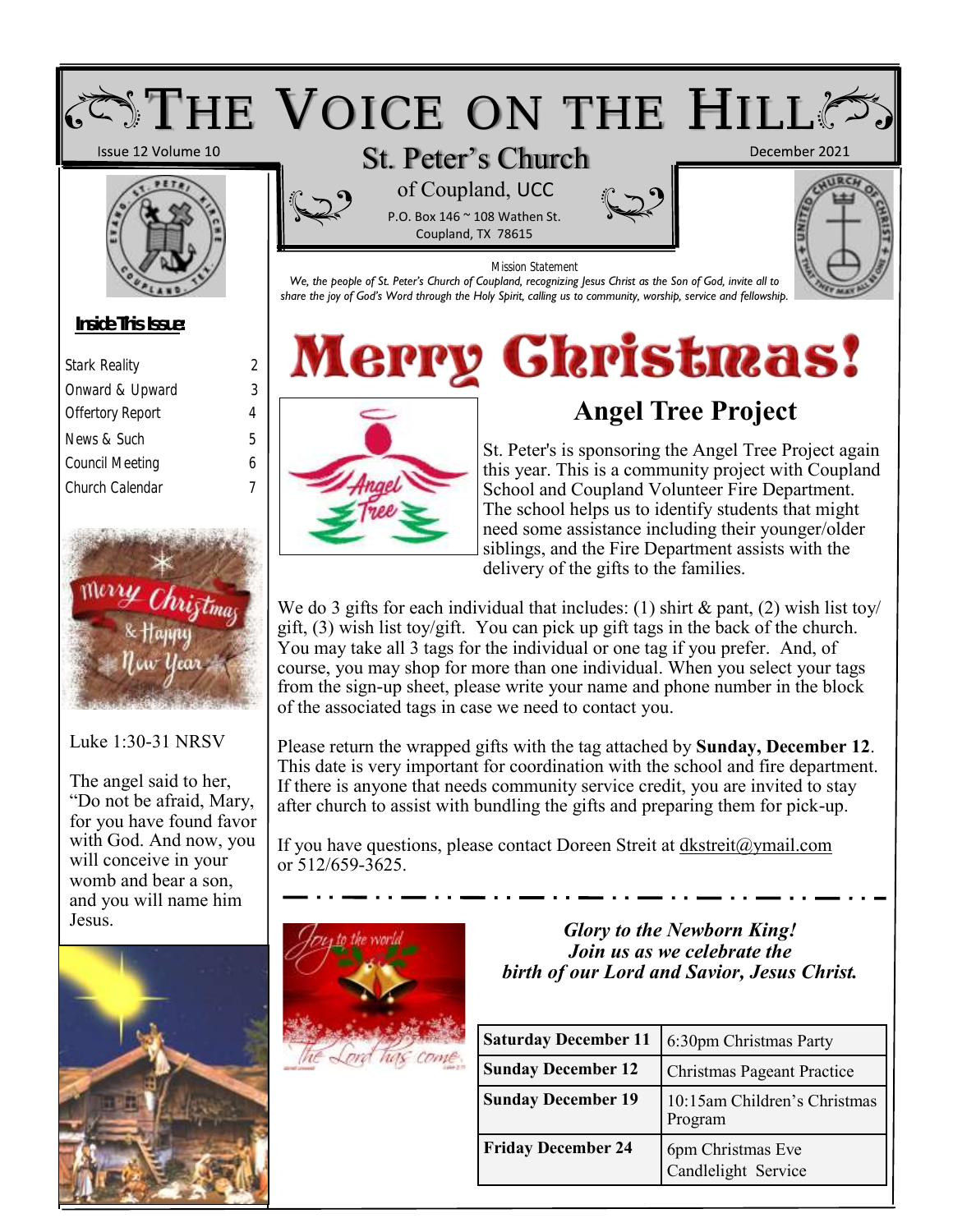

# **STARK REALITY - December 2021**

 As we enter into the season of Advent (the four Sundays preceding Christmas), I want to encourage us to take some time to focus on our spiritual journey. Advent is traditionally a time of preparation. It is a season to examine once again the meaning of the incarnation of God in the world. In the manger, God comes among us as a child. No longer is God a remote icon of our spiritual focus, but one who has experienced both the joys and sorrows of life in the world. The witness of the UCC Statement of Faith to this reality is expressed in the words, "you have come to us and shared our common lot."

 This is definitely a season in which God can be lost in the bright lights, hurried shopping, and a calendar full of holiday events. I hope that you will invest some time in this church season of Advent to focus on your spiritual journey and the role that God plays in your life. Is God just on your radar on Sunday mornings? Is God with you on your journey in life every day?

 It is my hope this Advent season that each of us will re-examine our Christmas priorities and try our best to put God first in all that we are doing. If we will renew our commitment to God this season, we can join the heavenly chorus in singing JOY TO THE WORLD, THE LORD IS COME!

Peace my friends

(horter

Rev. Charles Stark

# **CHRISTMAS PAGEANT**

After skipping last year due to the pandemic, we are excited to announce that we will once again have a Christmas Pageant thanks to the efforts of Stephanie Finn. The pageant will be a part of the service on Dec 19th. There will be a practice for all participants on Sunday December 12. The time is yet to be determined. Please email the church office if you are interested in participating so we can begin to assemble a list of interested families.



# **Heart of Texas Association Calls New Association Minister**

Greetings! My name is Rev. Nikki Stahl. Starting on November 1st, I'm your new Heart of Texas Association Minister. Before I tell you more about me, let me say what an important pastor, mentor, and friend Rev. Liz Nash has been for me. Over the last few weeks, I've been able to hear many of you share how important that she has been to you. Again, many thanks to Rev. Liz Nash! Liz, thank you for your ministry and all

the ways in which our lives have been blessed and enhanced by it. Now, go enjoy those grandbabies!!

There is a lot that I can share about me so I will just hit the highlights. I was born and raised in Austin. Grew up Southern Baptist. I have a bachelor degree in Finance from UT of Austin, a masters of Social Work and a masters of Divinity from Austin Presbyterian Theological Seminary. I've held several "jobs" prior to seminary including Workers Compensation Underwriter, 3M Plant and Operational Accountant, and Business Analyst.

I can be reached at revnikkistahl@gmail.com and my cell number is 512-751-3557. I'm also on Facebook at https://www.facebook.com/togetherwithyouonthejourney.

With you on the Journey, Rev. Nikki Stahl Association Minister (elect)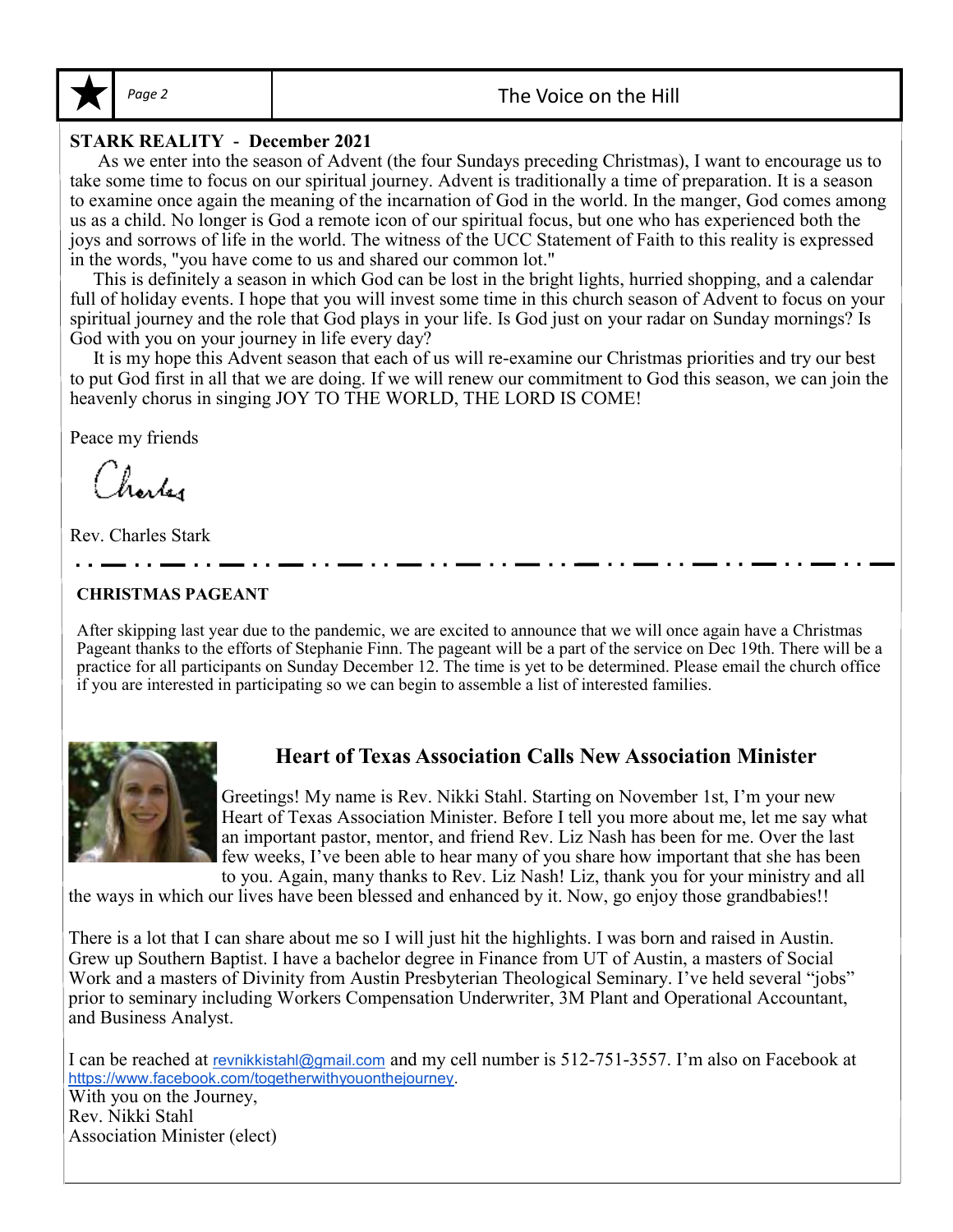## Issue 12

# **Onward and Upward** *Page 3*

As most people in the area know a movie was being filmed in town and at church in October "Love and Death" which will take about a year before it appears on HBO. Some people were hesitant about filming this kind of movie on church property. They have finished and have left us a few things mostly the garden items which we have someone to work our flowerbeds and the trees will be planted at the parsonage. It was a hectic schedule for Pastor Stark and Barbara during this time. The film crew did repaint the conference room which we decided to keep the color. They serviced our AC units prior to coming and took away the playscape.

We have received two payments totaling \$68,800. In addition to the original amount we have received, we have another payment in process for just under \$10,000 for a reshoot which took place November 17. Also they are talking about having to return in early December for some retakes with the drone. That could potentially amount to another \$9,000. The fence replacement will be postponed until confirmation of no more reshoots.

We will be using some of the monies to pay for the landscaping and a new playscape.

As I came up several times to check things out I was impressed how they always wanted the history of our little country church. We have a special place to come on Sunday mornings…

Big Thank You to Pastor Stark for being our representative for our church while movie people were here at weird hours and additional days ...

Carolyn Haverland President St Peter's



Our Thanksgiving Luncheon was held on November 16 at 11:30 am. Over 40 Senior Citizens including Hostesses and Helpers attended our delicious Thanksgiving Meal. Hostesses were Sandra Wernli, Janet Doss, Cynthia Wittliff, Bonnie Sladek, Charlotte Albert, Becky Sutton, Hermania Vitek, Jack Piper, & Lois Schmidt. The LIFT Ladies furnished the Turkey and Meyers Sausage of Elgin furnished the Dressing & Gravy. We thank Meyers Sausage for their donation!

Helpers were: Joyce & Arthur Henze, Don Wernli, Wanda Walther, Teddy Wittliff & JoAnn Ging. Pastor Charles did our Thanksgiving Blessing and was a helper, too. There was a lot of Bingo Players and 2 Tables of "42' Dominoes. We thank everyone who volunteered to help us with this event.

Our next luncheon will be on January 18, 2022, at 11:30 am. We hope you can join us in the NEW YEAR!! Bring a prize under \$10, if you are playing Bingo. "42" Dominoes will also be played.

Have a HAPPY THANKSGIVING & MERRY CHRISTMAS!!

Lois Schmidt & Sandra Wernli Co-Chairmen

# **Our Sick & Shut-Ins:**

**Irene Florida:** Shavano Park Senior Living, 3220 North Loop 1604 W, Apt #102 Shavano Park, TX 78231



**Denny Poldrack:** Will-O-Bell Nursing Home**,**  P.O. Box 107**,** Bartlett, TX 76511

**Nancy Goodlett:** at home

**Ann Johle:** has been moved to a care facility in Cedar Park

3rd Jacob Doss, Tessa Streit 5th Sophia Rae Eiben, Amber Ging 7th Reagan Fischer BIRTHDAY! 8th Irene Florida 12th Jeff Stork 15th Cameron Dupy 16th Sydney Snell 17th Bradley Nelson, Johnathan Dupy 18th Craig Albert 20th Michael Wellings 21st Gene Henze 22nd Cody Cox 23rd Teddy Wittliff 24th Carrie Townsend<br>29th Dakota Brown 29th Dakota Brown<br>30th Brittney Brown **Brittney Brown** 31st Kimber Finn

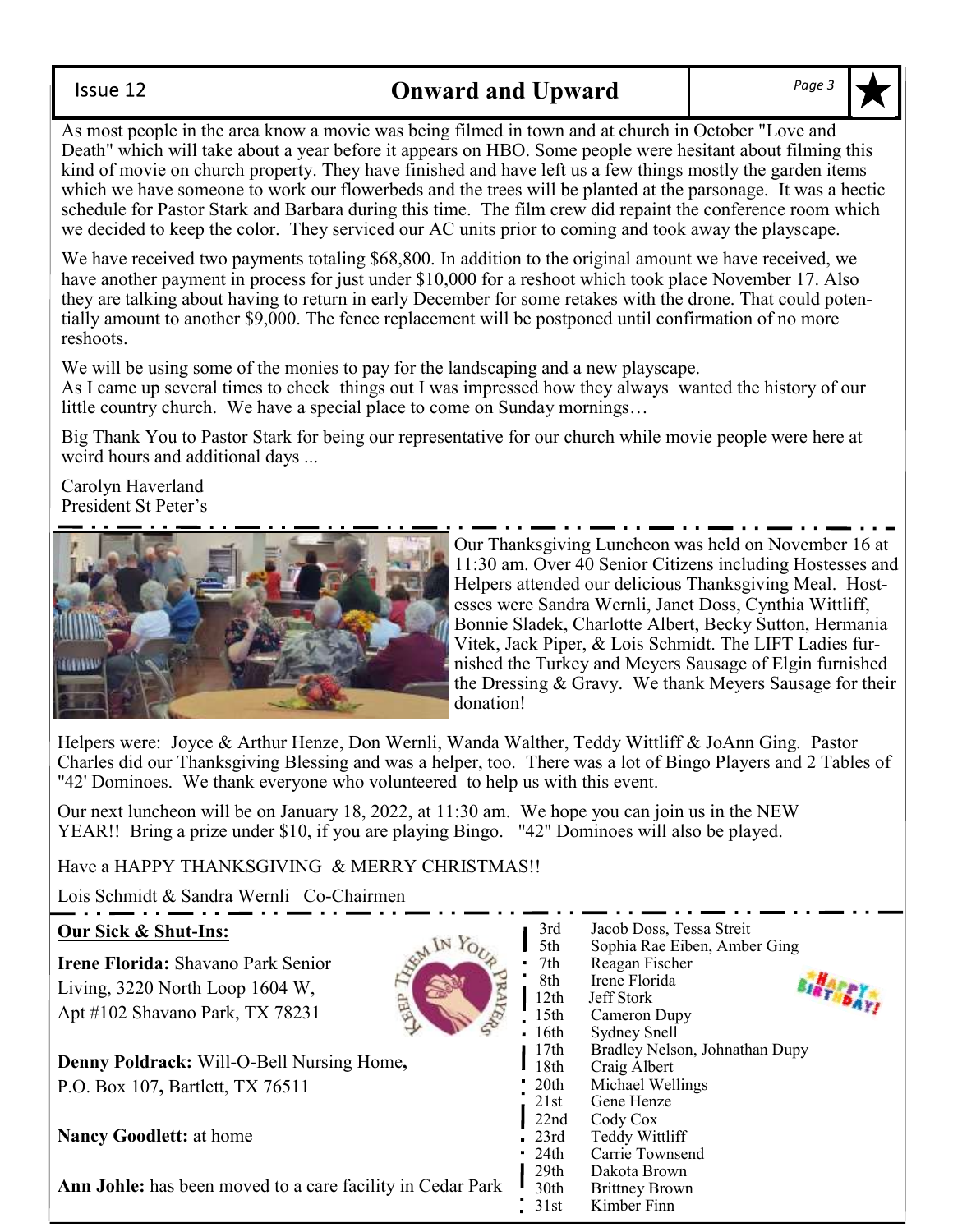| The Voice on the Hill<br>Page 4                                                                                                                                                                                                       |                                                  |  |  |  |  |
|---------------------------------------------------------------------------------------------------------------------------------------------------------------------------------------------------------------------------------------|--------------------------------------------------|--|--|--|--|
| <b>Giving for October 24</b>                                                                                                                                                                                                          | <b>Giving for October 31</b>                     |  |  |  |  |
| <b>Regular Offering: \$3,251</b>                                                                                                                                                                                                      | <b>Regular Offering: \$1,631</b>                 |  |  |  |  |
| <b>Special/Designated Offerings:</b>                                                                                                                                                                                                  | <b>Special/Designated Offerings:</b>             |  |  |  |  |
| Cemetery Operating Fund \$30                                                                                                                                                                                                          | Cemetery Operating Fund \$52                     |  |  |  |  |
| <b>LIFT \$70</b>                                                                                                                                                                                                                      | Salvation Army Taylor Service Unit \$25          |  |  |  |  |
| OCWM \$50                                                                                                                                                                                                                             | <b>Church Attendance: Adults: 31 Kids: 1</b>     |  |  |  |  |
| Shepherd's Heart - Diners\$129                                                                                                                                                                                                        |                                                  |  |  |  |  |
| Salvation Army Taylor Service Unit \$50                                                                                                                                                                                               |                                                  |  |  |  |  |
| Kirchenfest Food Offering \$900                                                                                                                                                                                                       |                                                  |  |  |  |  |
| New Horizon \$400                                                                                                                                                                                                                     |                                                  |  |  |  |  |
| Memorials \$20                                                                                                                                                                                                                        |                                                  |  |  |  |  |
| <b>Church Attendance: Adults: 62 Kids: 10</b>                                                                                                                                                                                         |                                                  |  |  |  |  |
|                                                                                                                                                                                                                                       |                                                  |  |  |  |  |
| <b>Giving for November 7</b>                                                                                                                                                                                                          | <b>Giving for November 14</b>                    |  |  |  |  |
| <b>Regular Offering: \$2,727</b>                                                                                                                                                                                                      | <b>Regular Offering: \$3,234</b>                 |  |  |  |  |
| <b>Special/Designated Offerings:</b>                                                                                                                                                                                                  | <b>Special/Designated Offerings:</b>             |  |  |  |  |
| <b>Christian Education \$2</b>                                                                                                                                                                                                        | Cemetery Operating Fund \$31                     |  |  |  |  |
| New Horizon - planter sale \$50                                                                                                                                                                                                       | Landscaping \$40                                 |  |  |  |  |
| Building Rental \$1,200                                                                                                                                                                                                               | Down Home Ranch \$42                             |  |  |  |  |
| Memorials \$80                                                                                                                                                                                                                        | OCWM \$50                                        |  |  |  |  |
| <b>Church Attendance: Adults: 36 Kids: 1</b>                                                                                                                                                                                          | New Horizon \$1,000                              |  |  |  |  |
|                                                                                                                                                                                                                                       | Memorials \$175                                  |  |  |  |  |
|                                                                                                                                                                                                                                       | <b>Church Attendance: Adults: 37 Kids: 0</b>     |  |  |  |  |
| <b>Giving for November 21</b><br><b>Regular Offering: \$2,163</b><br><b>Special/Designated Offerings:</b><br>Cemetery Operating Fund \$57<br>Building Rental \$300<br>Memorials \$115<br><b>Church Attendance: Adults: 46 Kids: 0</b> | Thank You<br><b>GIVING</b><br><b>GENEROUSLY</b>  |  |  |  |  |
| <b>December Worship Schedule</b>                                                                                                                                                                                                      |                                                  |  |  |  |  |
| December 5                                                                                                                                                                                                                            | December 12                                      |  |  |  |  |
| <b>Liturgist Judy Downing</b><br><b>Ushers Ted Wittliff</b>                                                                                                                                                                           | Liturgist Cindy Wood<br>Ushers Paul & Tammy Sane |  |  |  |  |

**December 19** Liturgist Charlotte Albert Ushers Anita Holubec

**December 26** Liturgist OPEN Ushers Linda Miller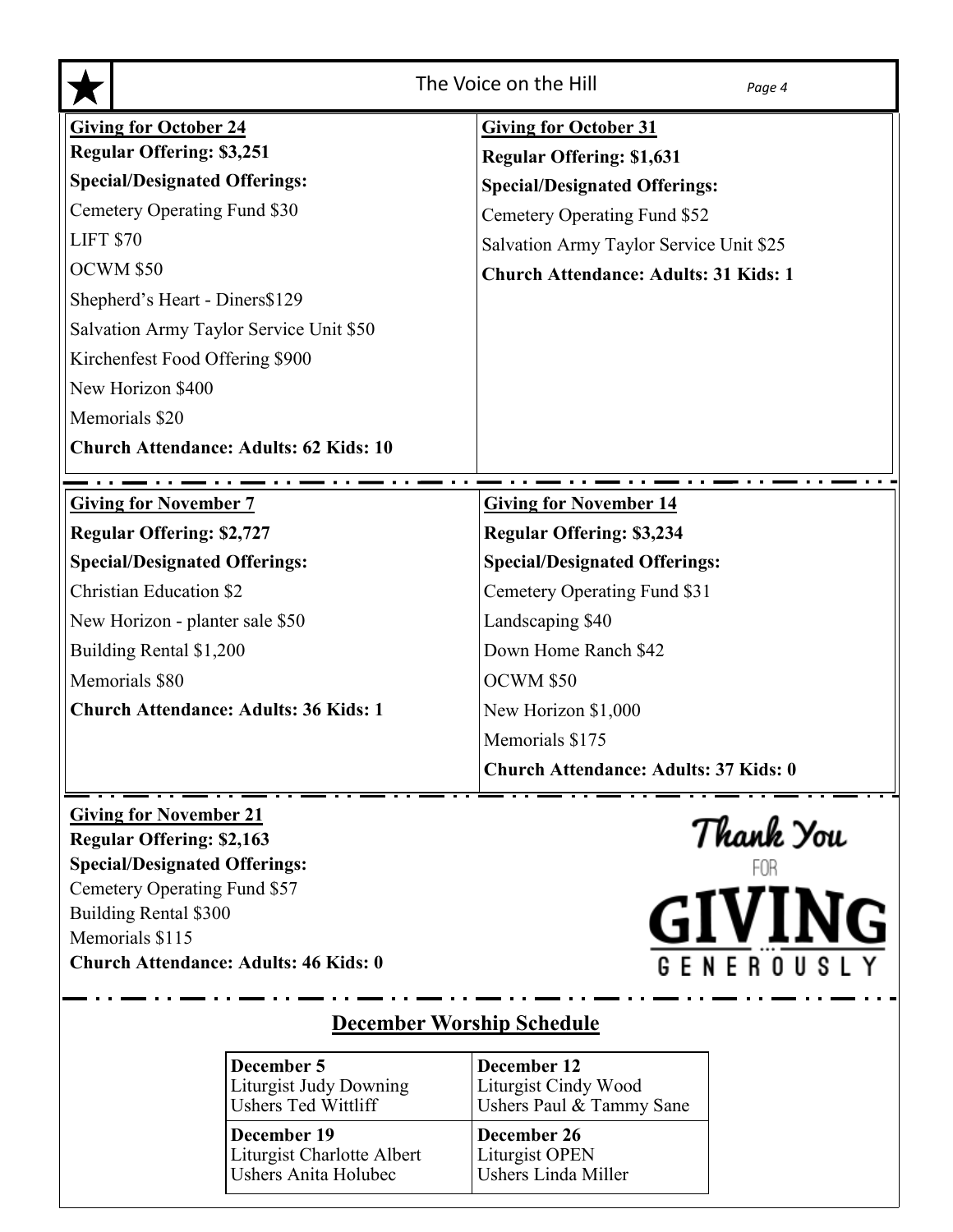It is hard to believe that **Advent** is upon us, followed quickly by Christmas. During the Advent and Christmas season, we journey through scriptures and rituals that are tender, heavy with emotion, and vulnerable. We carry the memories and truths of this season close to our hearts. I invite you to follow along on Facebook (www.facebook.com/HOTA.UCC) as we journey together through the "already but not yet" tension of our faith: Emmanuel is with us, and yet, God's promised day—our everlasting home—is not fully realized utilizing material from Sanctified Art (sanctifiedart.org). Especially for our clergy, I hope you find space and time to walk through these seasons in addition to leading others through them.

**I'm grateful for the opportunities in November to visit in-person** with Rev. Dan DeLeon (Friends College Station), Rev. Darrin Holub (St. John's Burton), Pastor Rene Slataper (Hope United Georgetown), Rev. Crystal Silva-McCormick (Church of the Savior Cedar Park), Rev. Ryan Hart (Open Cathedral), Rev. Enid Ross (retired chaplain), Rev. Arlene Turner (Bethany San Antonio), and Rev. Eric Gates (Faith United Bryan). Lots of different, yet exciting, life-changing things are happening in each of these local churches and the communities that they serve. I look forward to finding Sundays to worship with you and learning more about how God is working through you.

Please remember that **Annual Meeting Planning** is underway. We would love to have a representative from each church involved in our planning. The dates have been set for Friday, May 27th - Sunday, May 19th (with Worship Service/Installation livestreamed for your congregations) at Camp Allen. Contact me if you are interested. It is never too late to chip in and help.

Also, don't miss out on various celebrations and news events being posted on the **Heart of Texas Association Facebook Page** (www.facebook.com/HOTA.UCC) (Instagram, Twitter coming). Some November recognitions included church anniversaries, ordination anniversaries, clergy birthdays, new calls, special local church events/ accomplishments, and more! Send us pictures and updates about how you are transforming lives in your local communities so we can celebrate with you and share with the wider Association!

Remember too that 2021 **church contributions to the Association** are due by December 31st so that our Treasurer, Joe Ward, can close our books.

Finally, words cannot even begin to express the joy of this first month of ministry with you. **I feel so honored to be on the journey with each and everyone one of you.**

Peace, Rev. Nikki Stahl Heart of Texas Association Minister cell: 512-751-3557 revnikkstahl@gmail.com

# **Recent Memorials**

*N= New Horizon C=Cemetery L=Landscaping M=Memorial Fund*

**For: Helen Polzin For: Helen Polzin**

**By:** Coupland 42 Club (N) **By:** Ted & Dianne Cook (N) Pam & Herb Blomquist (N) Fred & Betty Marosko (N) LaVerne Ernest Robles (N) Becky Sutton (N) Arthur & Joyce Henze (N) Jack & Barbara Piper (N)

**For: Peggy Ging**

By: Bill & Charlotte Albert (N)

William & Charlotte Albert (N)  $\qquad \qquad \text{Troy} \& \text{Jeanette Watson (N)}$ Don & Sandra Wernli (N) Terry & Martha Poldrack (N)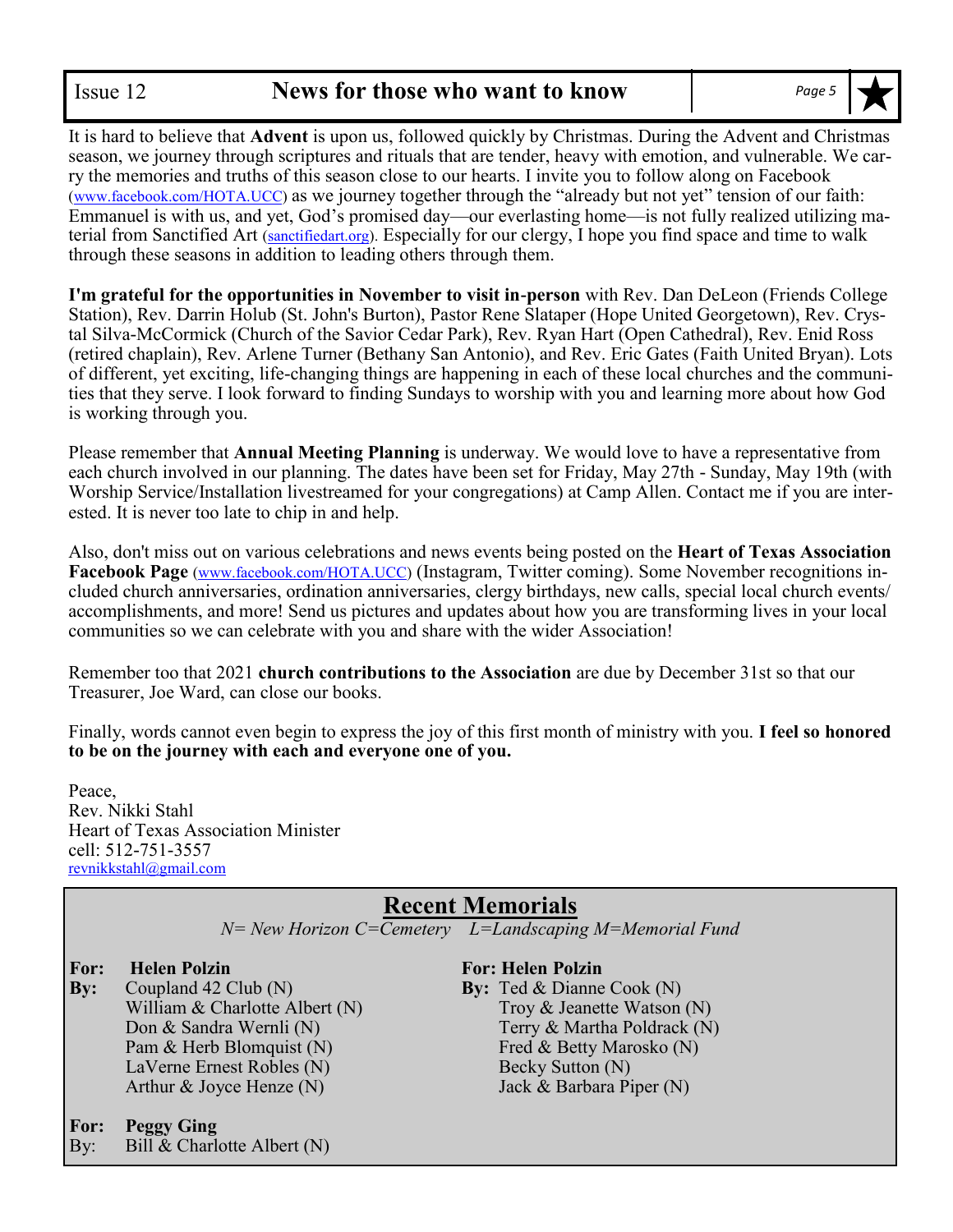#### Issue 12

#### **St. Peter's Church of Coupland Council Meeting November 21, 2021**

Members Present: Carolyn Haverland, Bonnie Sladek, Sandra Wernli, Ted Wittliff, Roy Morris, Judy Downing, Barbara Piper, S. R. Moss, and Janet Doss. Pastor Charles Stark was also in attendance as well as our Bookkeeper, Staci Stork. Sharon Kreidel was absent.

Pastor Stark opened the meeting with a prayer.

The agenda was adopted with a couple of additions, review under Pastor's Report, and authorized users for the United Church Funds account. Minutes of the last meeting were unanimously approved.

There were no committee reports, however, it is anticipated that beginning 2022 there will be reports either on a monthly or quarterly basis.

Staci had provided council with a Balance Sheet and Profit and Loss Sheet prior to the meeting. There were several questions Staci had posed and council answered these questions.

Pastor Stark provided council with a report as part of the council package. Items were briefly discussed. It was noted that the confirmation class had begun on October 26 and now has four attendees. They are Cayli Johns Haydon Shuttle, Avery Ochoa, and Sophia, an eighth grader from Coupland. Several changes in the way things are ordered and approved were presented. Also brought forth were things that council highlighted that they believe are positive. Some mentioned were community involvement, working long hours with the HBO Max personnel, and working with the school.

#### **Old Business**

The search for a permanent Music Director has produced no results. It was decided to revise the description and repost to hopefully gain responses.

The flowerbed irrigation (in front of the church and on the west side of the church) has been installed. Mulch will be added; planting will not occur until spring or until we know that HBO will not be coming back for additional filming. Discussion ensued regarding a drip irrigation system for the parsonage. The cost quoted was \$1,700.00. It was agreed to proceed with this project and with the planting of shrubs, etc. left by HBO.

HBO delivered the television for the Conference Room. Roy volunteered to help Charles with getting it installed as this is a larger one than was previously there. There seems to be confusion with the HBO Max production. After the retake done last week, plants and shrubs were taken by the HBO people. Confusion is the best way to describe it! Chocolate Lizards did a one-day filming (exterior only) and it seemed to have gone well with the exception of their caterer taking items that belong to the church kitchen. Most of these have been returned.

The Budget Committee continues to meet and work on the budget to be presented to council in December.

Hanging of the greens will occur in church on November 28<sup>th</sup>. Several large items will need to be put up prior to the Sunday service.

There will be no Potluck on November  $28<sup>th</sup>$ .

The Adult Fellowship Christmas Party will be held on Saturday, December 11<sup>th</sup> in the home of Ted and Cynthia Wittliff beginning at 6:30 p.m. Additional information will be sent.

The council approved the following as authorized users for the United Church Funds account: Ted Wittliff, Janet Doss, and Carolyn Haverland.

The calendars for December and January were reviewed with changes made accordingly.

Respectfully submitted,

Barbara Piper Substitute Council Secretary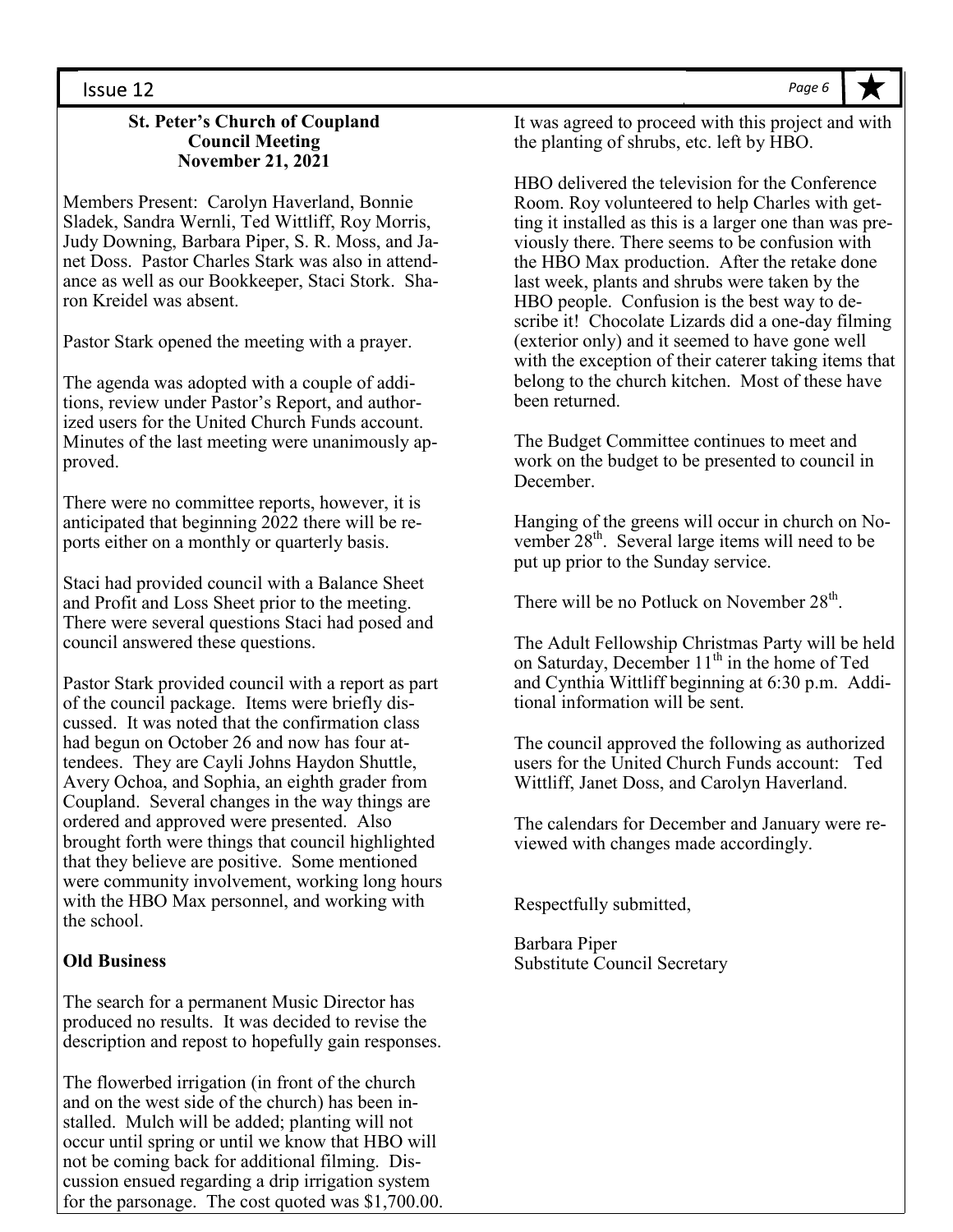Page 7 **St. Peter's Calendar of Events** 

# December 2021

| <b>Sun</b>                                                                                                | <b>Mon</b> | <b>Tue</b>                                                                                             | <b>Wed</b>                  | Thu                          | Fri                                                                | <b>Sat</b>                      |
|-----------------------------------------------------------------------------------------------------------|------------|--------------------------------------------------------------------------------------------------------|-----------------------------|------------------------------|--------------------------------------------------------------------|---------------------------------|
|                                                                                                           |            |                                                                                                        | $\mathcal{I}_{\mathcal{I}}$ | $\overline{2}$               | $\mathfrak{Z}$                                                     | $\overline{A}$                  |
| 5<br>10:15am Worship/<br>Communion                                                                        | 6          | $\overline{7}$<br>Coffee<br>Connections<br>9:30am<br>Confirmation<br>$5-6$ pm                          | 8                           | 9                            | 10                                                                 | 11<br>6pm<br>Christmas<br>Party |
| 12<br>10:15am Worship<br><b>Christmas</b><br><b>Pageant Practice</b>                                      | 13         | 14<br>Coffee<br>Connections<br>9:30am<br>Confirmation<br>$5-6$ pm                                      | 15                          | 16                           | 17                                                                 | 18                              |
| 19<br>10:15am Worship/<br>Communion<br>Children's<br><b>Christmas</b><br>Program<br><b>Church Council</b> | 20         | 21<br>Coffee<br>Connections<br>9:30am<br>Confirmation<br>5-6pm                                         | 22                          | 23<br>Newsletter<br>Deadline | 24<br>6pm<br><b>Christmas Eve</b><br>Candlelight<br><b>Service</b> | 25<br><b>Christmas</b><br>Day   |
| 26<br>10:15am Worship                                                                                     | 27         | 28<br>Newsletter<br>Assembly<br>10:30am<br>Coffee<br>Connections<br>9:30am<br>Confirmation<br>$5-6$ pm | 29                          | 30                           | 31<br><b>New Years</b><br>Eve                                      |                                 |